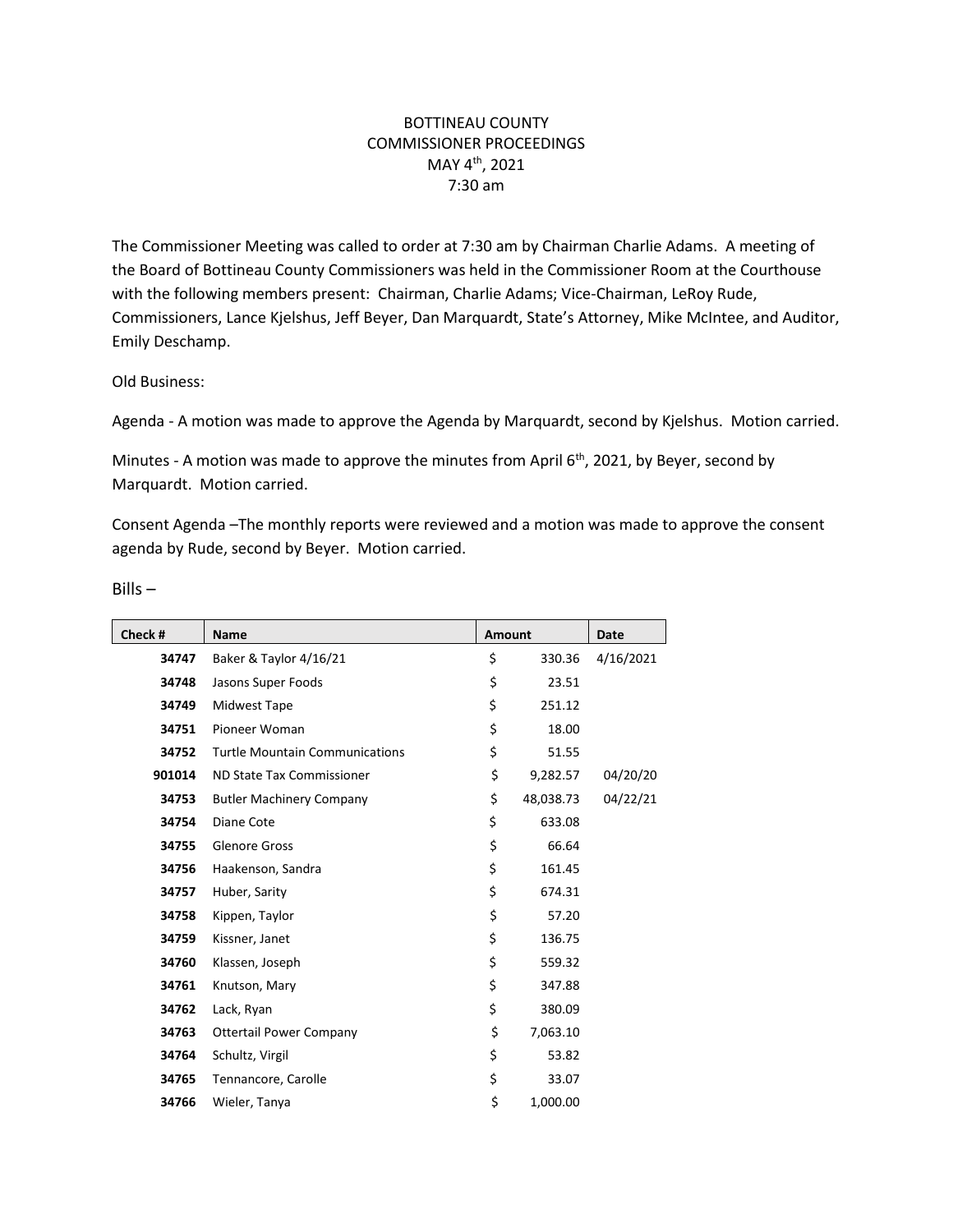| 34767  | American Family Insurance         | \$<br>3,431.52  | 04/30/21 |
|--------|-----------------------------------|-----------------|----------|
| 34768  | Bank of ND                        | \$<br>787.50    |          |
| 34769  | Bank of ND                        | \$<br>36,000.00 |          |
| 34770  | Colonial Life & Accident          | \$<br>1,550.48  |          |
| 34771  | Monson, Ann                       | \$<br>3,751.30  |          |
| 34772  | Monson, Ann                       | \$<br>3,159.43  |          |
| 34773  | ND Child Support Division         | \$<br>1,550.00  |          |
| 34774  | North Dakota United               | \$<br>91.84     |          |
| 34775  | New York Life Insurance           | \$<br>86.14     |          |
| 34776  | Renville County                   | \$<br>1,733.84  |          |
| 34777  | The Standard Life INS Co.         | \$<br>2,851.80  |          |
| 34778  | Unum Life INS Company             | \$<br>274.65    |          |
| 901015 | Internal Revenue Service          | \$<br>30,064.41 |          |
| 901016 | <b>Internal Revenue Service</b>   | \$<br>49,530.06 |          |
| 34779  | Acme Tools                        | \$<br>464.23    | 5/6/2021 |
| 34780  | Adams, Charles                    | \$<br>296.80    |          |
| 34781  | <b>Advanced Business Method</b>   | \$<br>342.37    |          |
| 34782  | A1 Evans Septic Service           | \$<br>210.00    |          |
| 34783  | Anderson Welding                  | \$<br>6,439.12  |          |
| 34784  | Axon Enterprise                   | \$<br>9,060.00  |          |
| 34785  | <b>Basin Service Company</b>      | \$<br>952.50    |          |
| 34786  | Boettcher, Jeffery                | \$<br>372.00    |          |
| 34787  | Border Ag & Energy                | \$<br>1,572.95  |          |
| 34788  | Border Ag & Energy                | \$<br>63.01     |          |
| 34789  | <b>Bottineau County Fair</b>      | \$<br>95,400.00 |          |
| 34790  | <b>Bottineau County Road Dept</b> | \$<br>2,460.00  |          |
| 34791  | <b>Bottineau Ambulance</b>        | \$<br>1,022.42  |          |
| 34792  | <b>Butler Machinery Company</b>   | \$<br>93.32     |          |
| 34793  | <b>Cenex Credit Card</b>          | \$<br>2,734.55  |          |
| 34794  | <b>Circle Sanitation</b>          | \$<br>68.75     |          |
| 34795  | Bottineau, City of                | \$<br>521.25    |          |
| 34796  | Maxbass, City of                  | \$<br>87.00     |          |
| 34797  | Newburg, City of                  | \$<br>37.00     |          |
| 34798  | Souris, City of                   | \$<br>6.00      |          |
| 34799  | Clemens, Sara                     | \$<br>122.36    |          |
| 34800  | Clute Office Equip.               | \$<br>302.72    |          |
| 34801  | Clute Office Equip.               | \$<br>393.28    |          |
| 34802  | <b>Computer Store</b>             | \$<br>169.98    |          |
| 34803  | Courant                           | \$<br>43.05     |          |
| 34804  | Courant                           | \$<br>1,603.56  |          |
| 34805  | Dakota Business Solution          | \$<br>330.99    |          |
| 34806  | D&L Storage                       | \$<br>260.00    |          |
| 34807  | Dolbeare, Jim&Carmen              | \$<br>372.00    |          |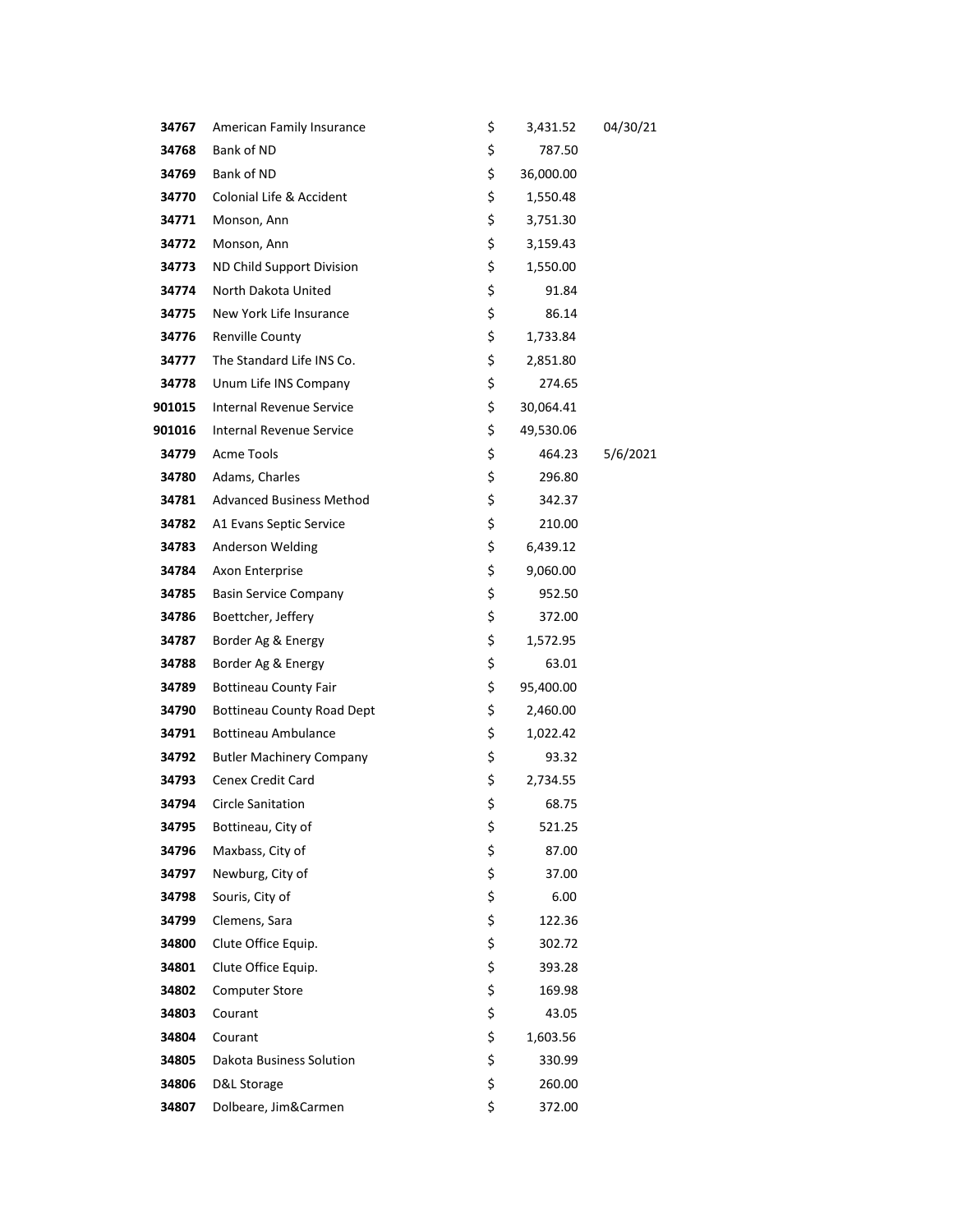| 34808 | Drive Buick Chev               | \$<br>3,302.11  |
|-------|--------------------------------|-----------------|
| 34809 | <b>Electrolux Vacuums</b>      | \$<br>30.00     |
| 34810 | <b>Family Bakery</b>           | \$<br>20.50     |
| 34811 | <b>Farstad Oil</b>             | \$<br>2,186.25  |
| 34812 | <b>Farmers Union Oil</b>       | \$<br>151.33    |
| 34813 | <b>Farmers Union Oil</b>       | \$<br>1,995.00  |
| 34814 | Four Seasons Resort INC        | \$<br>16.81     |
| 34815 | Gates MFG Inc.                 | \$<br>264.00    |
| 34816 | Gerdu                          | \$<br>164.84    |
| 34817 | Grandbois, Joe                 | \$<br>205.00    |
| 34818 | Gustafson Oil                  | \$<br>138.00    |
| 34819 | Harrys Tire Service            | \$<br>1,180.56  |
| 34820 | Herbel, Lisa                   | \$<br>225.00    |
| 34821 | <b>Information Tech Dept</b>   | \$<br>8,372.15  |
| 34822 | <b>Information Tech Dept</b>   | \$<br>4,820.90  |
| 34823 | <b>JB Express</b>              | \$<br>20.00     |
| 34824 | Jeffs Repair                   | \$<br>506.07    |
| 34825 | Wallette, Frank                | \$<br>600.00    |
| 34826 | JS Wholesale Vending           | \$<br>459.50    |
| 34827 | Ketterlings Yard               | \$<br>991.00    |
| 34828 | Kippen, Taylor                 | \$<br>462.00    |
| 34829 | <b>KJ Repair LLC</b>           | \$<br>75.00     |
| 34830 | Lady Brambleton                | \$<br>45.34     |
| 34831 | Lawson Products                | \$<br>874.63    |
| 34832 | Nadine little                  | \$<br>55.00     |
| 34833 | Magic City Garage Door         | \$<br>2,171.50  |
| 34834 | Midcontinent                   | \$<br>101.86    |
| 34835 | <b>Midstate Wireless</b>       | \$<br>1,312.00  |
| 34836 | <b>Modern Marketing</b>        | \$<br>270.09    |
| 34837 | <b>Moums Tesoro</b>            | \$<br>555.70    |
| 34838 | Myers Parts of Bottineau       | \$<br>16.91     |
| 34839 | ND Association of Counties     | \$<br>70.00     |
| 34840 | ND Game And Fish               | \$<br>1,639.53  |
| 34841 | North Dakota One Call          | \$<br>2.40      |
| 34842 | <b>NDSU Extension</b>          | \$<br>12,686.25 |
| 34843 | ND State Radio Communications  | \$<br>2,419.64  |
| 34844 | North Dakota State University  | \$<br>400.00    |
| 34845 | Nelson Repair                  | \$<br>1,367.00  |
| 34846 | Nelson, Don                    | \$<br>150.00    |
| 34847 | North Central Electric Coop    | \$<br>698.40    |
| 34848 | Office of the State Auditor    | \$<br>18,500.00 |
| 34849 | O'Keeffe Oil                   | \$<br>5,931.40  |
| 34850 | <b>Ottertail Power Company</b> | \$<br>160.75    |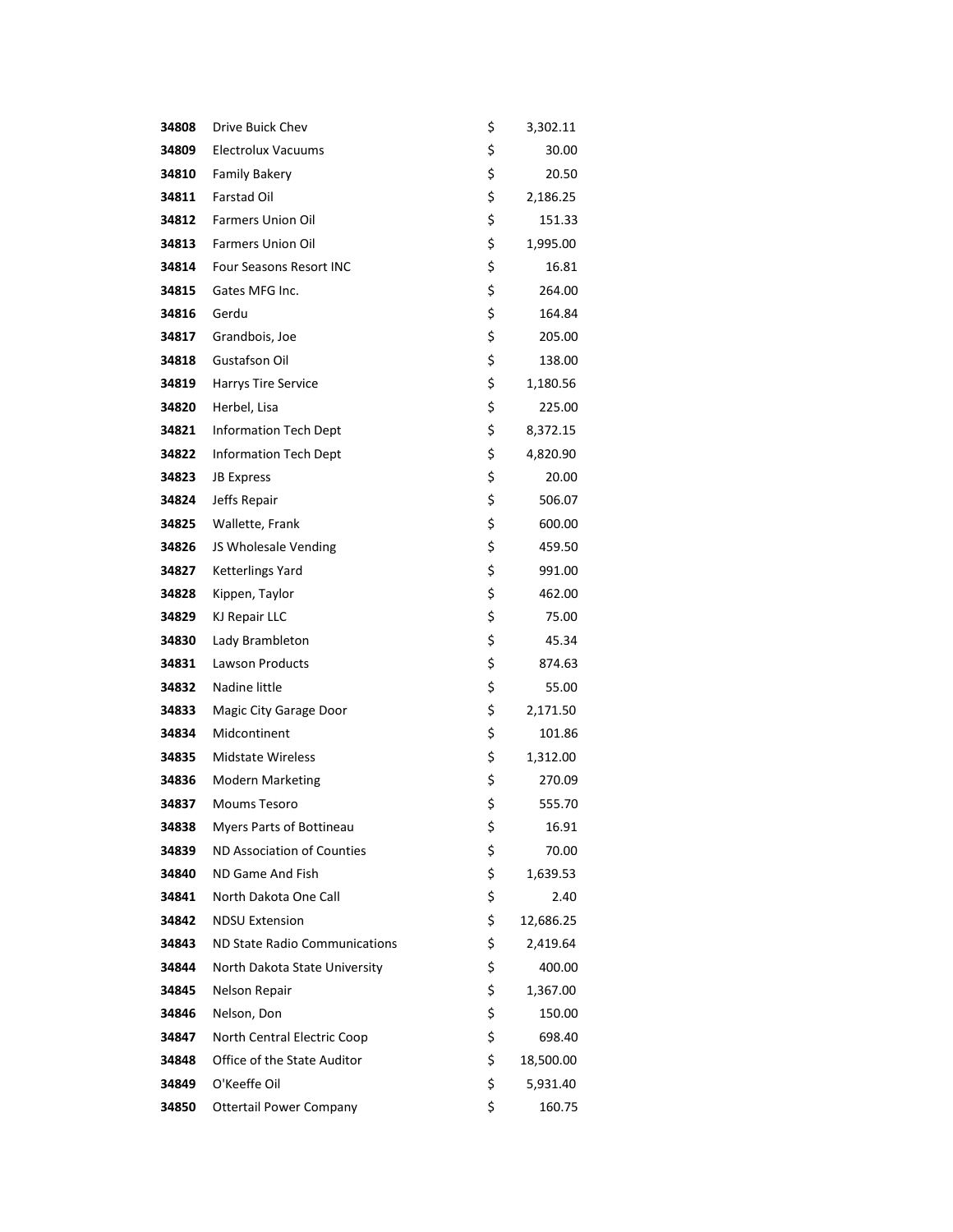| 34851  | <b>Polar Communication</b>            | \$<br>89.26     |          |
|--------|---------------------------------------|-----------------|----------|
| 34852  | Pomps Tire Service                    | \$<br>676.56    |          |
| 34853  | <b>Praxair Distribution</b>           | \$<br>205.61    |          |
| 34854  | Pro It LLC                            | \$<br>375.00    |          |
| 34855  | Pro It LLC                            | \$<br>3,848.50  |          |
| 34856  | <b>Quadient Leasing</b>               | \$<br>183.33    |          |
| 34857  | Renville County Farmer                | \$<br>92.00     |          |
| 34858  | Romfo Auto Repair & Sales             | \$<br>812.58    |          |
| 34859  | <b>Running Supply Inc</b>             | \$<br>1,171.14  |          |
| 34860  | Sanford Health Bismarck EMS ED        | \$<br>170.50    |          |
| 34861  | Sidwell                               | \$<br>5,754.00  |          |
| 34862  | Sirchie Acquisition Company LLC       | \$<br>56.40     |          |
| 34863  | Sodexo INC & Affiliates               | \$<br>6,621.00  |          |
| 34864  | Souris River Telephone                | \$<br>569.36    |          |
| 34865  | Spectrum                              | \$<br>1,707.29  |          |
| 34866  | <b>State Treasurer</b>                | \$<br>4,812.46  |          |
| 34867  | <b>St Andrews Health Center</b>       | \$<br>3,036.48  |          |
| 34868  | <b>St Andrews Clinic</b>              | \$<br>325.00    |          |
| 34869  | Standard                              | \$<br>229.44    |          |
| 34870  | Standard                              | \$<br>36.00     |          |
| 34871  | Stepp MFG                             | \$<br>172.29    |          |
| 34872  | <b>Trans Union</b>                    | \$<br>102.00    |          |
| 34873  | <b>True North Steel</b>               | \$<br>11,185.80 |          |
| 34874  | <b>Turtle Mountain Communications</b> | \$<br>1,905.67  |          |
| 34875  | <b>Tweed Country AG</b>               | \$<br>448.28    |          |
| 34876  | Tyler Technologies INC                | \$<br>449.00    |          |
| 34877  | Verzion                               | \$<br>50.02     |          |
| 34878  | <b>Verizon Connect NWF</b>            | \$<br>324.61    |          |
| 34879  | Visa                                  | \$<br>25.58     |          |
| 34880  | Visa                                  | \$<br>195.04    |          |
| 34881  | Visa                                  | \$<br>115.99    |          |
| 34882  | Visa                                  | \$<br>1,328.14  |          |
| 34883  | Visa                                  | \$<br>1,133.76  |          |
| 34884  | Volk, Terry                           | \$<br>1,359.40  |          |
| 34885  | <b>WM Corporate Services</b>          | \$<br>971.39    |          |
| 34886  | <b>Watch Guard Video</b>              | \$<br>195.00    |          |
| 34887  | <b>Westlie Motor Company</b>          | \$<br>38.64     |          |
| 34888  | Wex Bank                              | \$<br>1,888.85  |          |
| 34889  | Weiler, Tanya                         | \$<br>1,000.00  |          |
| 34890  | Wold Eng.                             | \$<br>38,825.00 |          |
| 901017 | ND Public Employee Retirement         | \$<br>49,436.07 | 05/07/21 |
| 901018 | ND Pers Dakota Plan                   | \$<br>94,357.92 |          |
| 901019 | <b>NDPERS</b>                         | \$<br>5,126.00  |          |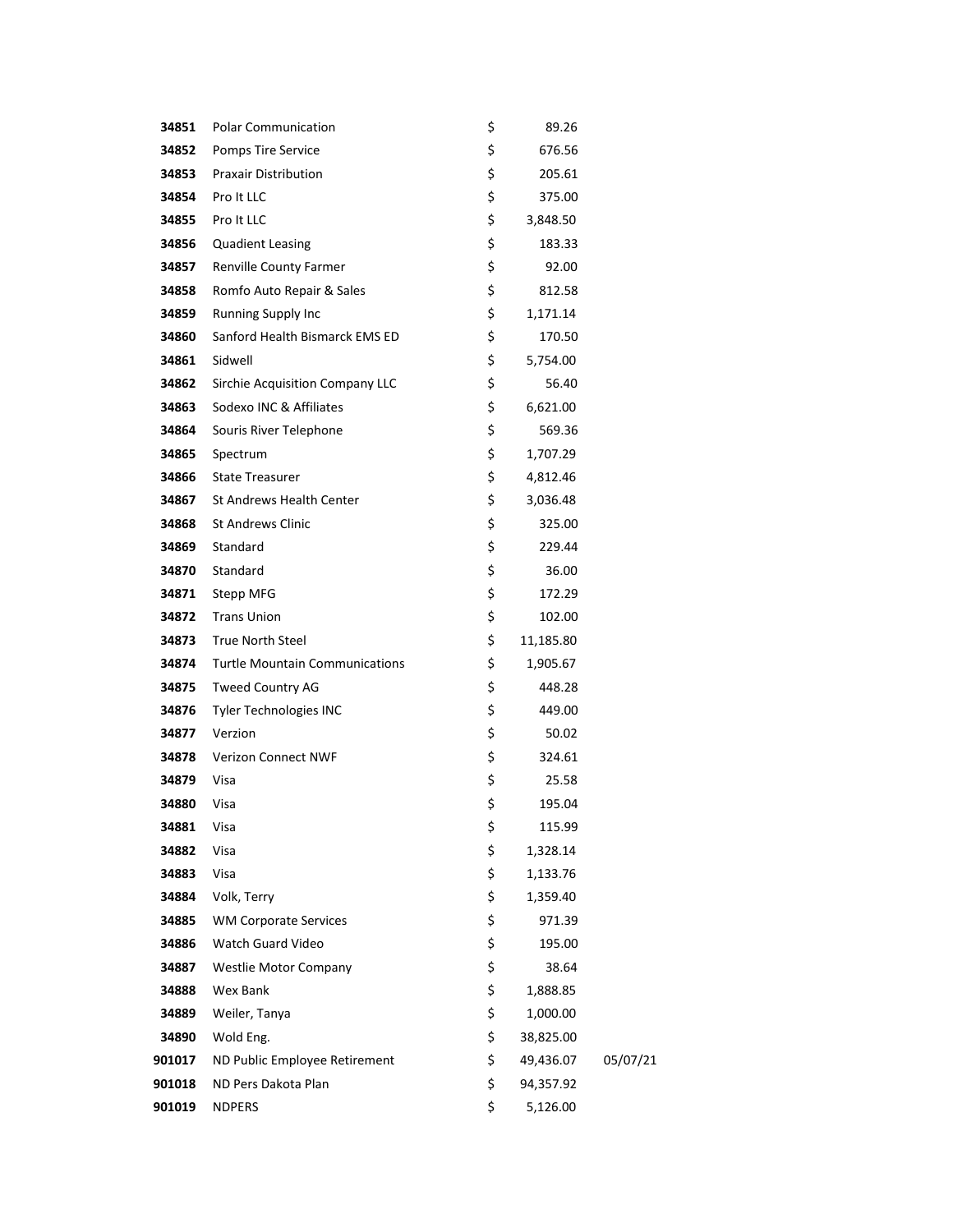| 34899                    | Loon Lake Services      | Ŝ. | 4,050.00 | 05/10/21    |
|--------------------------|-------------------------|----|----------|-------------|
| 901023                   | <b>Verizon Wireless</b> | \$ | 1,750.38 | 05/14/12    |
| 901022                   | Paystubz                | \$ | 1,005.27 |             |
| 901021                   | ND Game and Fish        | \$ | 183.00   |             |
| 901020<br>Payroll Total: | Monson, Ann             | Ś  | 4,503.29 | \$248083.36 |
| Total:                   |                         |    |          | \$906422.81 |

The May bills were reviewed; and a motion was made to approve paying the bills by Beyer, second by Marquardt. Motion carried.

Emily Deschamp, County Auditor, notified the board of the Workers Compensation premium return that was received by the County in the amount of \$5,027.84.

Board was notified of the letter that was sent to the landowners by the Minot Air Force base.

A Motion was made by Beyer to approve the request from the Lake Region Radio Amateurs to set up at Mystical Horizons from June 26 and 27, 2021 for Hams Radio training for possible emergency and disaster operations, second by Marquardt. Roll call vote unanimous. Motion carried.

Discussion was held about the Antler Outlaws proposal to restore the pump house at Antler Memorial Park. The board took no action at this time.

A motion was made to approve the special event permits transfer for KC's Dockside to The Lake House Event Center and Annie's House by Rude, second by Kjelshus. Roll call vote unanimous. Motion carried.

A Motion was made to approve the special event permits transfer for A Frame to The Lake House Event Center by Rude, second by Kjelshus. Roll call vote unanimous. Motion carried.

Jeff and Dan updated the board on the police committee meeting on April 28, 2021 with the City of Bottineau.

Darol Bonebrake requested an audience with the commission to discuss the Lake Loop Road speed limit. Kent Indvik, Wold Engineering, confirmed that the Lake Loop Road speed limit meets engineering design standards for the road. No action was taken by the board.

Kent Indvik and Seth Demontigny, Wold Engineering, gave an update on the County projects –

*-*Project BRO-005(052)-Box Culvert at Omemee has a bid opening set for May 13th, 2021.

-Project TAC-0547(063)-Narrows Project has a bid opening set for May 14<sup>th</sup>, 2021.

-Project CVD-0500(021)-Maxbass chip seal has a bid opening set for May  $13<sup>th</sup>$ , 2021.

-Project HEC-0500(004)-Guardrail repair east of Westhope was bid on April 9th, 2021. The Engineer Estimate was \$153,824.00. Farden Construction received the low bid at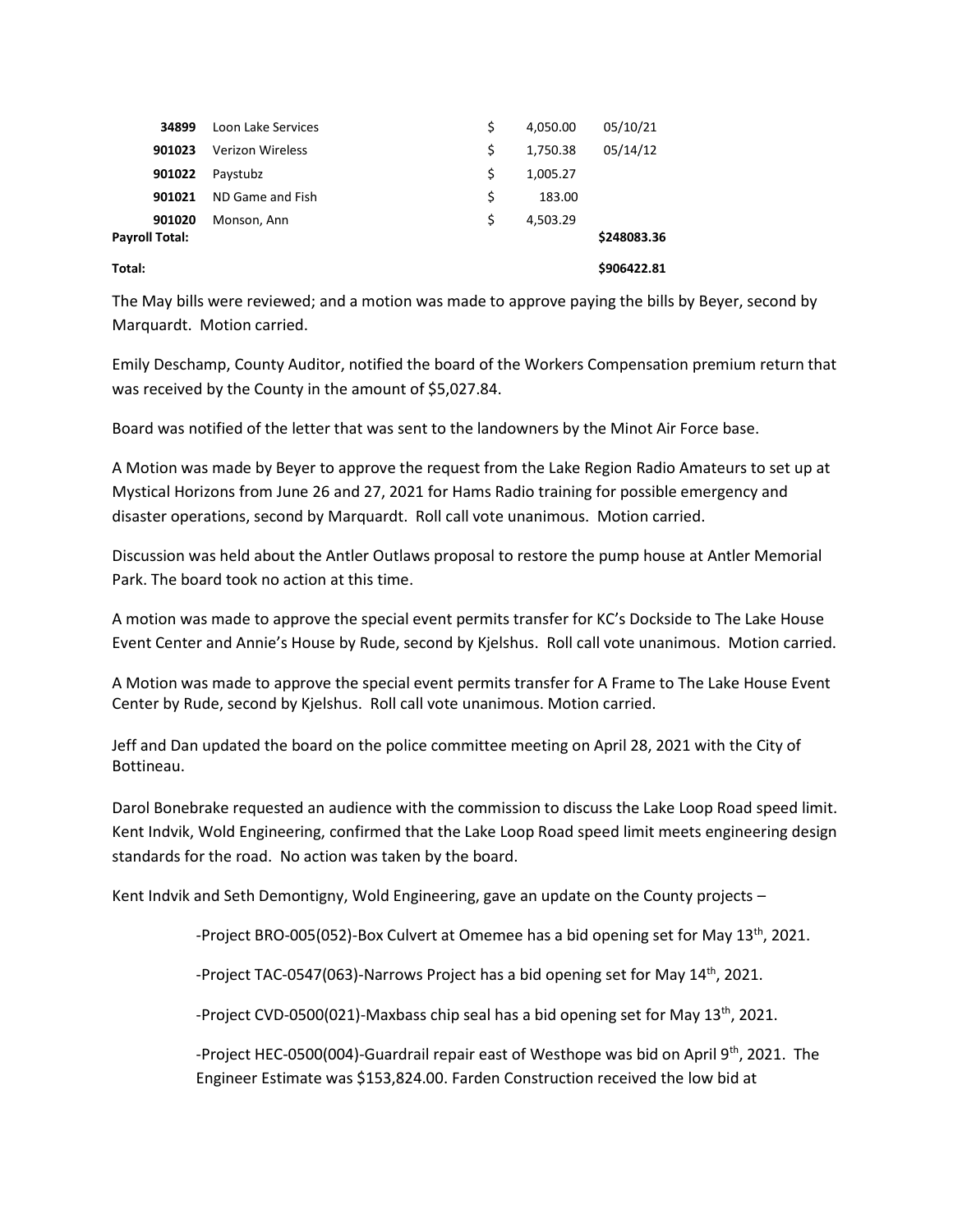\$150,580.00. Motion was made to except the bid from Farden Construction of \$150,580.00 by Kjelshus, second by Rude. Roll call vote unanimous. Motion carried.

-Project BRO-0500(054) - Maxbass box culvert- the final grading has been completed by Gladen Construction. When the weather permits the seeding will be completed.

-Project HLC-0500(003)- is complete the final project estimate was submitted to Department of Transportation.

Ritchie Gimbel, Road Superintendent, gave an update on the County projects. The Road Department has completed the sidewalk to the bathroom at Mystical Horizons and the planter has been updated with stone. Road Restrictions were discussed and per Ritchie's recommendation to keep restrictions on to mirror state restrictions. Donations from the Pancake Breakfast put on by the Road Department at the Shop in Bottineau on April 23<sup>rd</sup> for County Government Month were \$620.00, the proceeds will be donated to County parks.

Mike McIntee, State's Attorney, gave an update on his office activity.

Steve Watson, Sheriff, gave an update on the Sheriff Department activity.

Department Head Meeting - Chairman Adams gave an update on the meeting and asked the department heads to give an update on their office activity.

A motion was made to appoint Matt Martin, of Lansford Township, to the Bottineau County Zoning Board for District 5 by Adams, second by Kjelshus. Roll call vote unanimous. Motion carried.

Discussion was held on the advertisement for a Maintenance Coordinator for the Courthouse. Motion was made to advertise for the Maintenance Coordinator with an application closing date of May 28<sup>th</sup> by Rude, second Marquardt. Motion carried.

A motion was made to sign the Right of Way Plat for project BRO-005(052) by Rude, second by Beyer. Roll call vote unanimous. Motion carried.

A motion was made to have a Bottineau County surplus sale by Rude, second by Marquardt. Motion carried. Emily Deschamp will notify Department Heads of the sale so if there is excess equipment that they may have to notify the Auditors office before the June  $1<sup>st</sup>$ , 2021 commissioner meeting. Tanya Weiler, HR consultant, and Tanner Hellenbrand, Head Jailer, met with the board to discuss the staffing issues in the Jail. Discussion was held about what changes could be made to fill positions in the dispatch and correction. A motion was made to increase to the dispatch and correction by \$2.00 per hour and a shift differential of \$1.00 for nights and weekends and by Marquardt, second by Rude. Motion to withdraw the previous motion by Marquardt. Second by Rude. Motion carried.

A motion was made to advance correction and dispatch salaries by 4 steps on the current Bottineau County pay scale on June  $1^{st}$ , 2021 for current employees and effective immediately for new employees hired by Marquardt, seconded by Beyer. Roll Call vote unanimous. Motion carried.